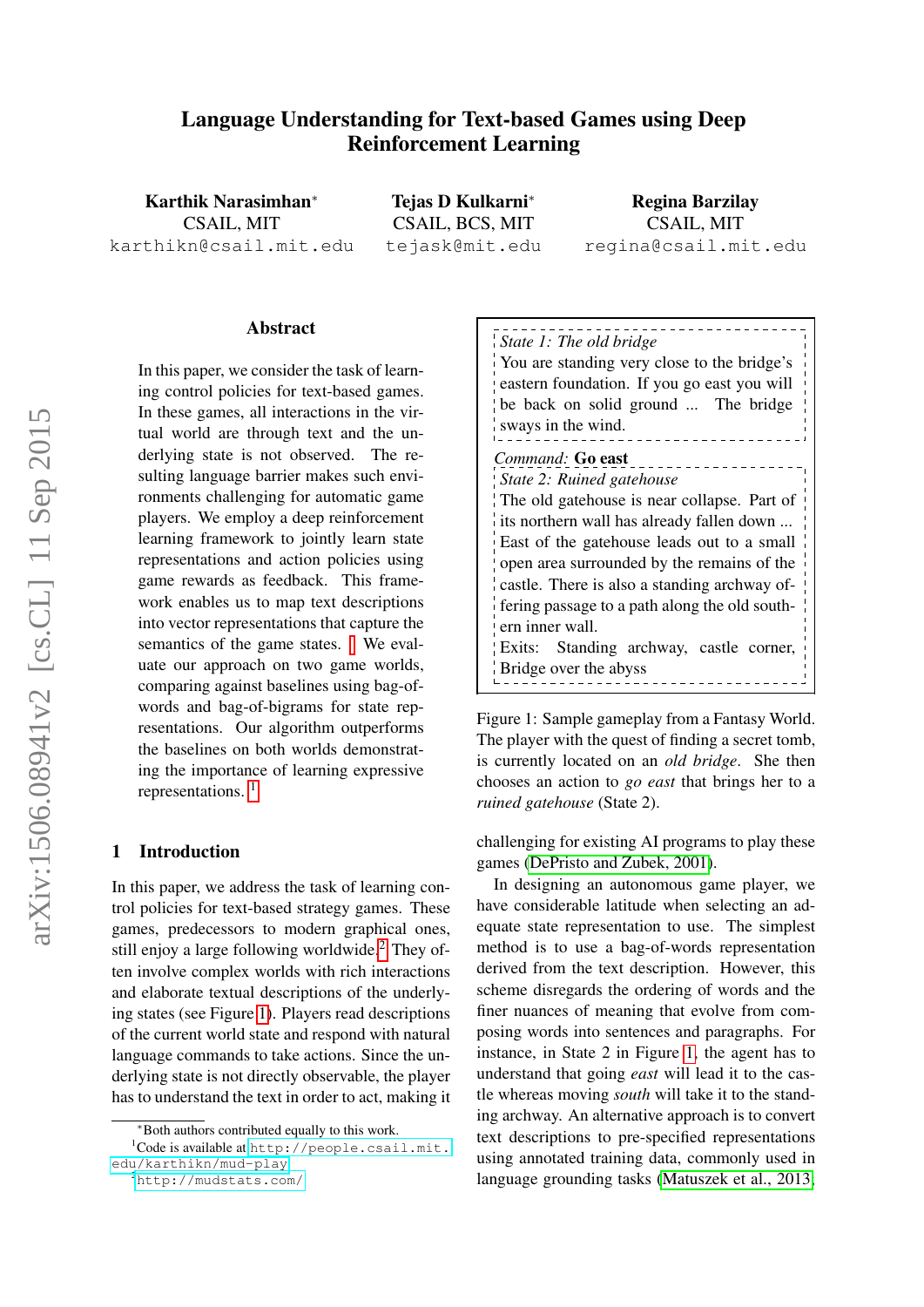[Kushman et al., 2014\)](#page-9-2).

In contrast, our goal is to learn useful representations in conjunction with control policies. We adopt a reinforcement learning framework and formulate game sequences as Markov Decision Processes. An agent playing the game aims to maximize rewards that it obtains from the game engine upon the occurrence of certain events. The agent learns a policy in the form of an action-value function  $Q(s, a)$  which denotes the long-term merit of an action a in state s.

The action-value function is parametrized using a deep recurrent neural network, trained using the game feedback. The network contains two modules. The first one converts textual descriptions into vector representations that act as proxies for states. This component is implemented using Long Short-Term Memory (LSTM) networks [\(Hochreiter and Schmidhuber, 1997\)](#page-9-3). The second module of the network scores the actions given the vector representation computed by the first.

We evaluate our model using two Multi-User Dungeon (MUD) games [\(Curtis, 1992;](#page-9-4) [Amir and](#page-8-0) [Doyle, 2002\)](#page-8-0). The first game is designed to provide a controlled setup for the task, while the second is a publicly available one and contains human generated text descriptions with significant language variability. We compare our algorithm against baselines of a random player and models that use bag-of-words or bag-of-bigrams representations for a state. We demonstrate that our model LSTM-DQN significantly outperforms the baselines in terms of number of completed quests and accumulated rewards. For instance, on a fantasy MUD game, our model learns to complete 96% of the quests, while the bag-of-words model and a random baseline solve only 82% and 5% of the quests, respectively. Moreover, we show that the acquired representation can be reused across games, speeding up learning and leading to faster convergence of Q-values.

### 2 Related Work

Learning control policies from text is gaining increasing interest in the NLP community. Example applications include interpreting help documentation for software [\(Branavan et al., 2010\)](#page-8-1), navigating with directions [\(Vogel and Jurafsky, 2010;](#page-10-0) [Kollar et al., 2010;](#page-9-5) [Artzi and Zettlemoyer, 2013;](#page-8-2) [Matuszek et al., 2013;](#page-9-1) [Andreas and Klein, 2015\)](#page-8-3) and playing computer games [\(Eisenstein et al.,](#page-9-6)

[2009;](#page-9-6) [Branavan et al., 2011a\)](#page-9-7).

Games provide a rich domain for grounded language analysis. Prior work has assumed perfect knowledge of the underlying state of the game to learn policies. [Gorniak and Roy \(2005\)](#page-9-8) developed a game character that can be controlled by spoken instructions adaptable to the game situation. The grounding of commands to actions is learned from a transcript manually annotated with actions and state attributes. [Eisenstein et al. \(2009\)](#page-9-6) learn game rules by analyzing a collection of game-related documents and precompiled traces of the game. In contrast to the above work, our model combines text interpretation and strategy learning in a single framework. As a result, textual analysis is guided by the received control feedback, and the learned strategy directly builds on the text interpretation.

Our work closely relates to an automatic game player that utilizes text manuals to learn strategies for Civilization [\(Branavan et al., 2011a\)](#page-9-7). Similar to our approach, text analysis and control strategies are learned jointly using feedback provided by the game simulation. In their setup, states are fully observable, and the model learns a strategy by combining state/action features and features extracted from text. However, in our application, the state representation is not provided, but has to be inferred from a textual description. Therefore, it is not sufficient to extract features from text to supplement a simulation-based player.

Another related line of work consists of automatic video game players that infer state representations directly from raw pixels (Koutník et al., [2013;](#page-9-9) [Mnih et al., 2015\)](#page-9-10). For instance, [Mnih et](#page-9-10) [al. \(2015\)](#page-9-10) learn control strategies using convolutional neural networks, trained with a variant of Q-learning [\(Watkins and Dayan, 1992\)](#page-10-1). While both approaches use deep reinforcement learning for training, our work has important differences. In order to handle the sequential nature of text, we use Long Short-Term Memory networks to automatically learn useful representations for arbitrary text descriptions. Additionally, we show that decomposing the network into a representation layer and an action selector is useful for transferring the learnt representations to new game scenarios.

#### 3 Background

Game Representation We represent a game by the tuple  $\langle H, A, T, R, \Psi \rangle$ , where H is the set of all possible game states,  $A = \{(a, o)\}\$ is the set of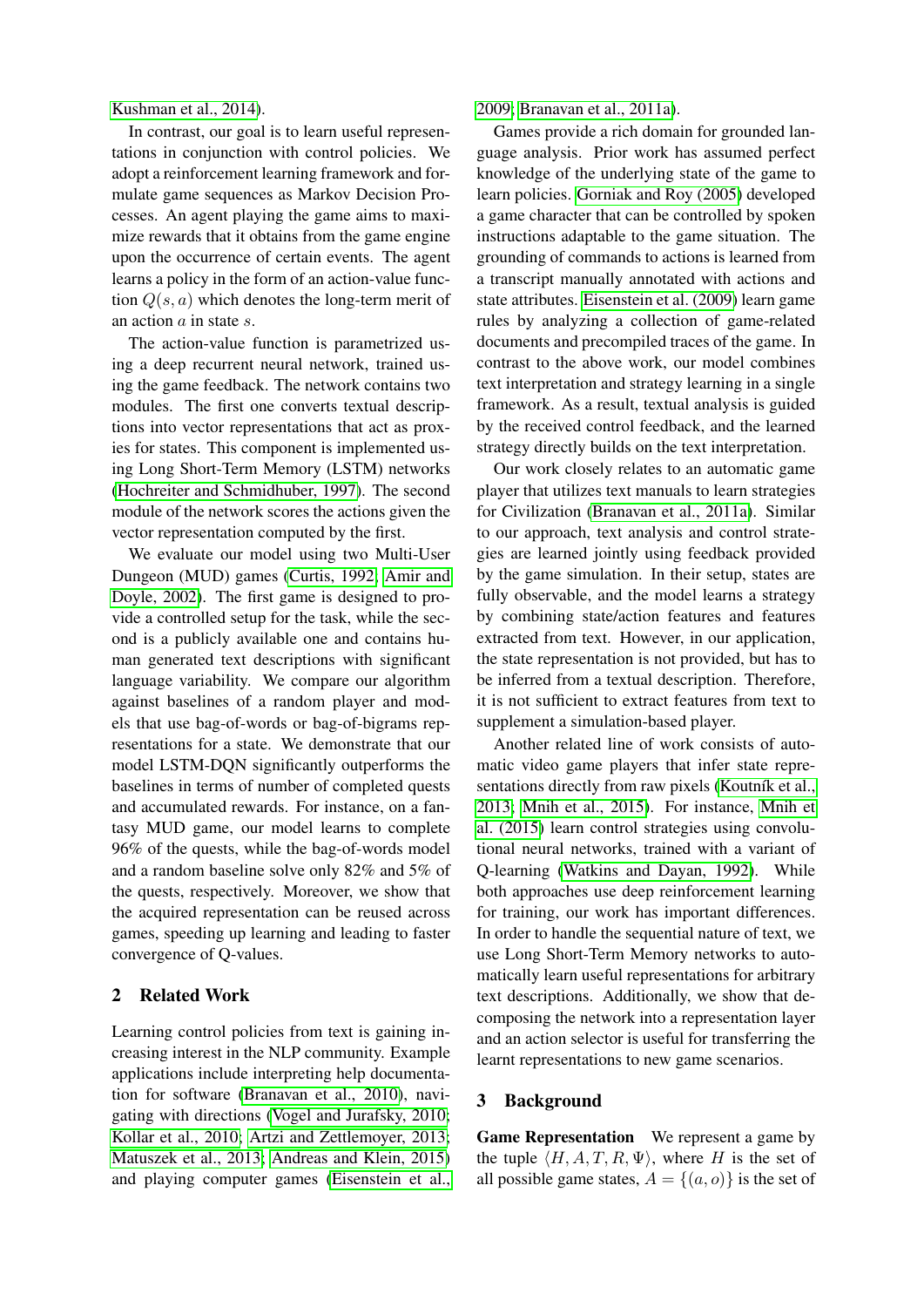all commands (action-object pairs),  $T(h' | h, a, o)$ is the stochastic transition function between states and  $R(h, a, o)$  is the reward function. The game state H is *hidden* from the player, who only receives a varying textual description, produced by a stochastic function  $\Psi : H \to S$ . Specifically, the underlying state  $h$  in the game engine keeps track of attributes such as the player's location, her health points, time of day, etc. The function  $\Psi$  (also part of the game framework) then converts this state into a textual description of the location the player is at or a message indicating low health. We do not assume access to either  $H$  or  $\Psi$  for our agent during both training and testing phases of our experiments. We denote the space of all possible text descriptions  $s$  to be  $S$ . Rewards are generated using  $R$  and are only given to the player upon completion of in-game quests.

<span id="page-2-1"></span>Q-Learning Reinforcement Learning is a commonly used framework for learning control policies in game environments [\(Silver et al., 2007;](#page-9-11) [Amato and Shani, 2010;](#page-8-4) [Branavan et al., 2011b;](#page-9-12) [Szita, 2012\)](#page-9-13). The game environment can be formulated as a sequence of state transitions  $(s, a, r, s')$  of a Markov Decision Process (MDP). The agent takes an action  $\alpha$  in state  $s$  by consulting a state-action value function  $Q(s, a)$ , which is a measure of the action's expected long-term reward. Q-Learning [\(Watkins and Dayan, 1992\)](#page-10-1) is a model-free technique which is used to learn an optimal  $Q(s, a)$  for the agent. Starting from a random Q-function, the agent continuously updates its Q-values by playing the game and obtaining rewards. The iterative updates are derived from the Bellman equation [\(Sutton and Barto, 1998\)](#page-9-14):

$$
Q_{i+1}(s, a) = \mathbb{E}[r + \gamma \max_{a'} Q_i(s', a') | s, a] \quad (1)
$$

where  $\gamma$  is a discount factor for future rewards and the expectation is over all game transitions that involved the agent taking action  $a$  in state  $s$ .

Using these evolving Q-values, the agent chooses the action with the highest  $Q(s, a)$  to maximize its expected future rewards. In practice, the trade-off between exploration and exploitation can be achieved following an  $\epsilon$ -greedy policy [\(Sut](#page-9-14)[ton and Barto, 1998\)](#page-9-14), where the agent performs a random action with probability  $\epsilon$ .

Deep Q-Network In large games, it is often impractical to maintain the Q-value for all possible state-action pairs. One solution to this problem

<span id="page-2-0"></span>

Figure 2: Architecture of LSTM-DQN: The Representation Generator  $(\phi_R)$  (bottom) takes as input a stream of words observed in state s and produces a vector representation  $v_s$ , which is fed into the action scorer  $(\phi_A)$  (top) to produce scores for all actions and argument objects.

is to approximate  $Q(s, a)$  using a parametrized function  $Q(s, a; \theta)$ , which can generalize over states and actions by considering higher-level attributes [\(Sutton and Barto, 1998;](#page-9-14) [Branavan et al.,](#page-9-7) [2011a\)](#page-9-7). However, creating a good parametrization requires knowledge of the state and action spaces. One way to bypass this feature engineering is to use a Deep Q-Network (DQN) [\(Mnih et al., 2015\)](#page-9-10). The DQN approximates the Q-value function with a deep neural network to predict  $Q(s, a)$  for all possible actions a simultaneously given the current state s. The non-linear function layers of the DQN also enable it to learn better value functions than linear approximators.

### 4 Learning Representations and Control Policies

In this section, we describe our model (DQN) and describe its use in learning good Q-value approximations for games with stochastic textual descriptions. We divide our model into two parts. The first module is a *representation generator* that converts the textual description of the current state into a vector. This vector is then input into the second module which is an *action scorer*. Figure [2](#page-2-0) shows the overall architecture of our model. We learn the parameters of both the representation generator and the action scorer jointly, using the in-game reward feedback.

**Representation Generator** ( $\phi_R$ ) The representation generator reads raw text displayed to the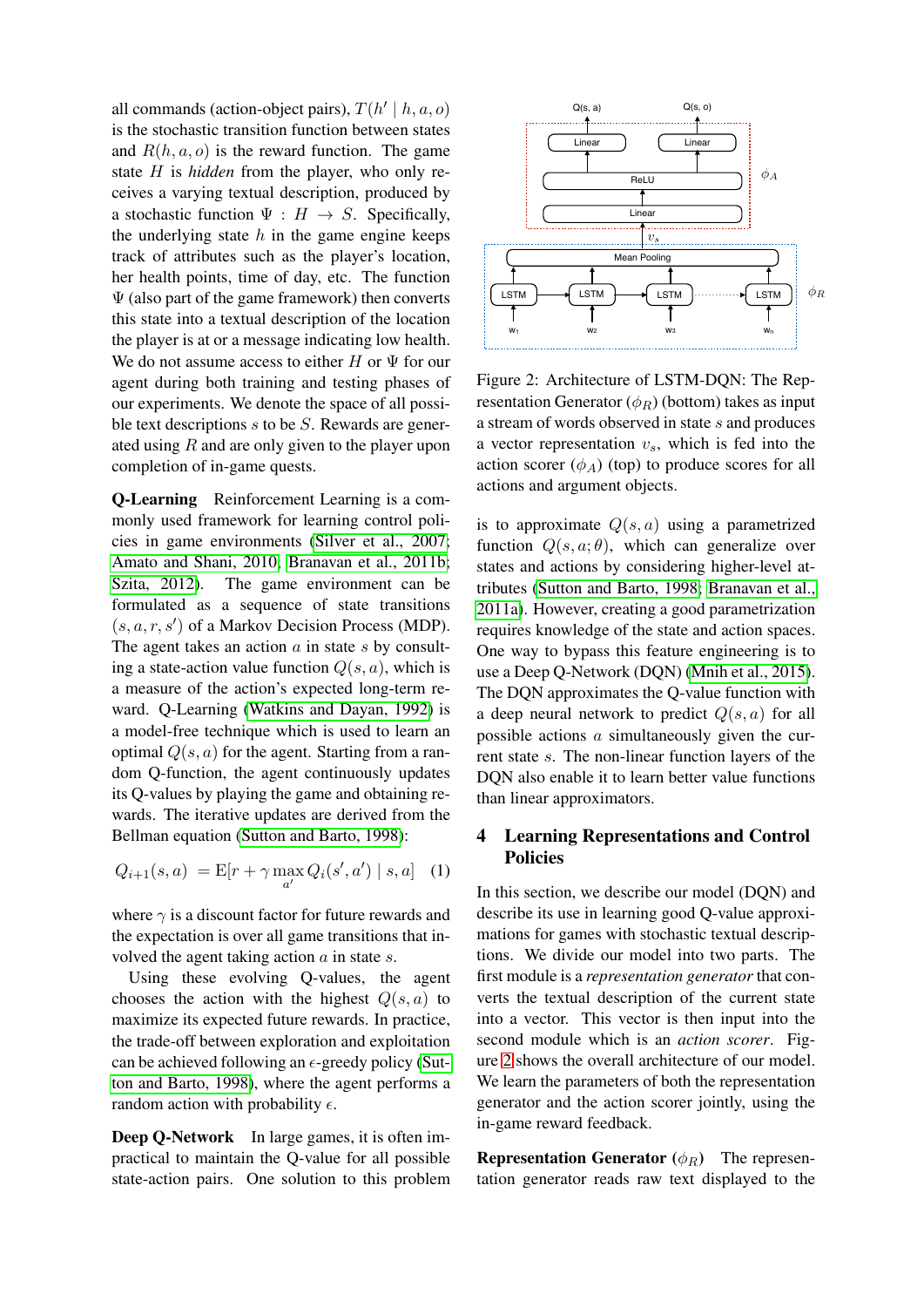agent and converts it to a vector representation  $v_s$ . A bag-of-words (BOW) representation is not sufficient to capture higher-order structures of sentences and paragraphs. The need for a better semantic representation of the text is evident from the average performance of this representation in playing MUD-games (as we show in Section [6\)](#page-6-0).

In order to assimilate better representations, we utilize a Long Short-Term Memory network (LSTM) [\(Hochreiter and Schmidhuber, 1997\)](#page-9-3) as a representation generator. LSTMs are recurrent neural networks with the ability to connect and recognize long-range patterns between words in text. They are more robust than BOW to small variations in word usage and are able to capture underlying semantics of sentences to some extent. In recent work, LSTMs have been used successfully in NLP tasks such as machine translation [\(Sutskever et al., 2014\)](#page-9-15) and sentiment analysis [\(Tai et al., 2015\)](#page-9-16) to compose vector representations of sentences from word-level embeddings [\(Mikolov et al., 2013;](#page-9-17) [Pennington et al.,](#page-9-18) [2014\)](#page-9-18). In our setup, the LSTM network takes in word embeddings  $w_k$  from the words in a description s and produces output vectors  $x_k$  at each step.

To get the final state representation  $v_s$ , we add a *mean pooling* layer which computes the elementwise mean over the output vectors  $x_k$ <sup>[3](#page-3-0)</sup>.

$$
v_s = \frac{1}{n} \sum_{k=1}^{n} x_k
$$
 (2)

Action Scorer  $(\phi_A)$  The action scorer module produces scores for the set of possible actions given the current state representation. We use a multi-layered neural network for this purpose (see Figure [2\)](#page-2-0). The input to this module is the vector from the representation generator,  $v_s = \phi_R(s)$ and the outputs are scores for actions  $a \in A$ . Scores for all actions are predicted simultaneously, which is computationally more efficient than scoring each state-action pair separately. Thus, by combining the representation generator and action scorer, we can obtain the approximation for the Qfunction as  $Q(s, a) \approx \phi_A(\phi_R(s))[a]$ .

An additional complexity in playing MUDgames is that the actions taken by the player are multi-word natural language *commands* such as *eat apple* or *go east*. Due to computational constraints, in this work we limit ourselves to consider commands to consist of one action (e.g. *eat*) and one argument object (e.g. *apple*). This assumption holds for the majority of the commands in our worlds, with the exception of one class of commands that require two arguments (e.g. *move red-root right*, *move blue-root up*). We consider all possible actions and objects available in the game and predict both for each state using the same network (Figure [2\)](#page-2-0). We consider the Q-value of the entire command  $(a, o)$  to be the average of the Qvalues of the action  $a$  and the object  $o$ . For the rest of this section, we only show equations for  $Q(s, a)$ but similar ones hold for  $Q(s, o)$ .

Parameter Learning We learn the parameters  $\theta_R$  of the representation generator and  $\theta_A$  of the action scorer using stochastic gradient descent with *RMSprop* [\(Tieleman and Hinton, 2012\)](#page-10-2). The complete training procedure is shown in Algo-rithm [1.](#page-4-0) In each iteration  $i$ , we update the parameters to reduce the discrepancy between the predicted value of the current state  $Q(s_t, a_t; \theta_i)$ (where  $\theta_i = [\theta_R; \theta_A]_i$ ) and the expected Q-value given the reward  $r_t$  and the value of the next state max<sub>a</sub>  $Q(s_{t+1}, a; \theta_{t-1}).$ 

We keep track of the agent's previous experiences in a *memory* D. [4](#page-3-1) Instead of performing updates to the Q-value using transitions from the current episode, we sample a random transition  $(\hat{s}, \hat{a}, s', r)$  from D. Updating the parameters in this way avoids issues due to strong correlation when using transitions of the same episode [\(Mnih](#page-9-10) [et al., 2015\)](#page-9-10). Using the sampled transition and [\(1\)](#page-2-1), we obtain the following loss function to minimize:

$$
\mathcal{L}_i(\theta_i) = \mathcal{E}_{\hat{s},\hat{a}}[(y_i - Q(\hat{s}, \hat{a}; \theta_i))^2]
$$
(3)

where  $y_i = E_{\hat{s},\hat{a}}[r + \gamma \max_{a'} Q(s', a'; \theta_{i-1}) | \hat{s}, \hat{a}]$ is the target Q-value with parameters  $\theta_{i-1}$  fixed from the previous iteration.

The updates on the parameters  $\theta$  can be performed using the following gradient of  $\mathcal{L}_i(\theta_i)$ :

$$
\nabla_{\theta_i} \mathcal{L}_i(\theta_i) = \mathbf{E}_{\hat{s},\hat{a}}[2(y_i - Q(\hat{s}, \hat{a}; \theta_i))\nabla_{\theta_i} Q(\hat{s}, \hat{a}; \theta_i)]
$$

For each epoch of training, the agent plays several episodes of the game, which is restarted after every terminal state.

<span id="page-3-0"></span> $3$ We also experimented with considering just the output vector of the LSTM after processing the last word. Empirically, we find that mean pooling leads to faster learning, so we use it in all our experiments.

<span id="page-3-1"></span><sup>&</sup>lt;sup>4</sup>The memory is limited and rewritten in a first-in-first-out (FIFO) fashion.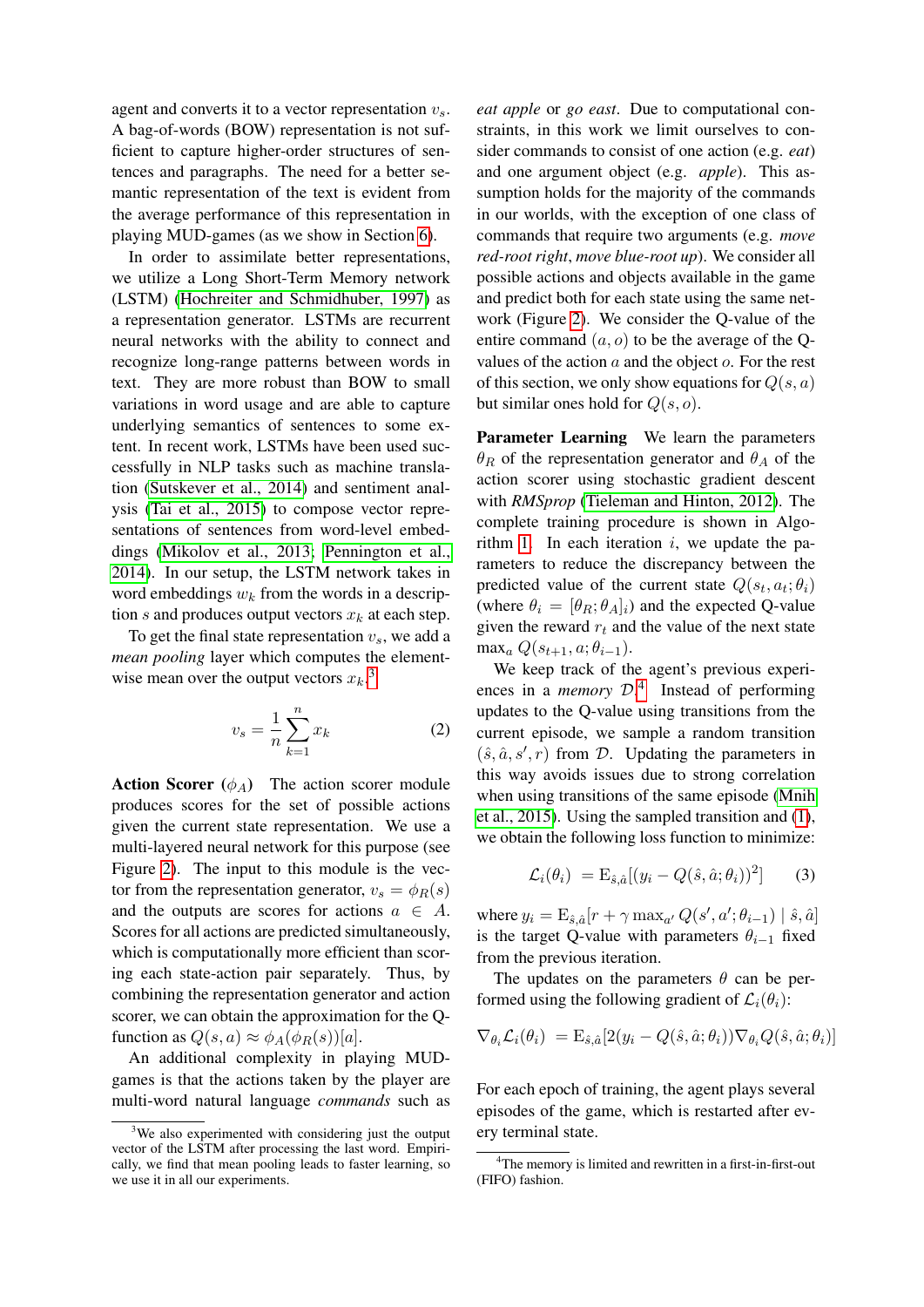Algorithm 1 Training Procedure for DQN with prioritized sampling

<span id="page-4-0"></span>

|     | 1: Initialize experience memory $D$                                                                                                                                              |
|-----|----------------------------------------------------------------------------------------------------------------------------------------------------------------------------------|
|     | 2. Initialize parameters of representation generator $(\phi_R)$ and action scorer $(\phi_A)$ randomly                                                                            |
|     | 3: for $episode = 1, M$ do                                                                                                                                                       |
| 4:  | Initialize game and get start state description $s_1$                                                                                                                            |
| 5:  | for $t=1, T$ do                                                                                                                                                                  |
| 6:  | Convert $s_t$ (text) to representation $v_{st}$ using $\phi_R$                                                                                                                   |
| 7:  | <b>if</b> random() $\lt$ $\epsilon$ <b>then</b>                                                                                                                                  |
| 8:  | Select a random action $a_t$                                                                                                                                                     |
| 9:  | else                                                                                                                                                                             |
| 10: | Compute $Q(s_t, a)$ for all actions using $\phi_A(v_{s_t})$                                                                                                                      |
| 11: | Select $a_t$ = argmax $Q(s_t, a)$                                                                                                                                                |
| 12: | Execute action $a_t$ and observe reward $r_t$ and new state $s_{t+1}$                                                                                                            |
| 13: | Set priority $p_t = 1$ if $r_t > 0$ , else $p_t = 0$                                                                                                                             |
| 14: | Store transition $(s_t, a_t, r_t, s_{t+1}, p_t)$ in $D$                                                                                                                          |
| 15: | Sample random mini batch of transitions $(s_j, a_j, r_j, s_{j+1}, p_j)$ from $D$ ,                                                                                               |
|     | with fraction $\rho$ having $p_i = 1$                                                                                                                                            |
| 16: | Set $y_j = \begin{cases} r_j & \text{if } s_{j+1} \text{ is terminal} \\ r_j + \gamma \max_{a'} Q(s_{j+1}, a'; \theta) & \text{if } s_{j+1} \text{ is non-terminal} \end{cases}$ |
| 17: | Perform gradient descent step on the loss $\mathcal{L}(\theta) = (y_j - Q(s_j, a_j; \theta))^2$                                                                                  |
|     |                                                                                                                                                                                  |

Mini-batch Sampling In practice, online updates to the parameters  $\theta$  are performed over a mini batch of state transitions, instead of a single transition. This increases the number of experiences used per step and is also more efficient due to optimized matrix operations.

The simplest method to create these minibatches from the experience memory  $D$  is to sample uniformly at random. However, certain experiences are more valuable than others for the agent to learn from. For instance, rare transitions that provide positive rewards can be used more often to learn optimal Q-values faster. In our experiments, we consider such positive-reward transitions to have higher *priority* and keep track of them in D. We use *prioritized sampling* (inspired by [Moore and Atkeson \(1993\)](#page-9-19)) to sample a fraction  $\rho$  of transitions from the higher priority pool and a fraction  $1 - \rho$  from the rest.

### 5 Experimental Setup

Game Environment For our game environ-ment, we modify Evennia,<sup>[5](#page-4-1)</sup> an open-source library for building online textual MUD games. Evennia is a Python-based framework that allows one to easily create new games by writing a batch file describing the environment with details of rooms,

<span id="page-4-2"></span>

| <b>Stats</b>               | <b>Home World</b> | <b>Fantasy World</b> |
|----------------------------|-------------------|----------------------|
| Vocabulary size            | 84                | 1340                 |
| Avg. words / description   | 10.5              | 65.21                |
| Max descriptions / room    | 3                 | 100                  |
| # diff. quest descriptions | 12                |                      |
| State transitions          | Deterministic     | Stochastic           |
| # states (underlying)      | 16                | > 56                 |
| <b>Branching factor</b>    |                   |                      |
| (# commands / state)       | 40                | 222                  |

Table 1: Various statistics of the two game worlds

objects and actions. The game engine keeps track of the game state internally, presenting textual descriptions to the player and receiving text commands from the player. We conduct experiments on two worlds - a smaller *Home world* we created ourselves, and a larger, more complex *Fantasy world* created by Evennia's developers. The motivation behind Home world is to abstract away high-level planning and focus on the language understanding requirements of the game.

Table [1](#page-4-2) provides statistics of the game worlds. We observe that the Fantasy world is moderately sized with a vocabulary of 1340 words and up to 100 different descriptions for a room. These descriptions were created manually by the game developers. These diverse, engaging descriptions are designed to make it interesting and exciting for human players. Several rooms have many alternative descriptions, invoked randomly on each visit by

<span id="page-4-1"></span><sup>5</sup><http://www.evennia.com/>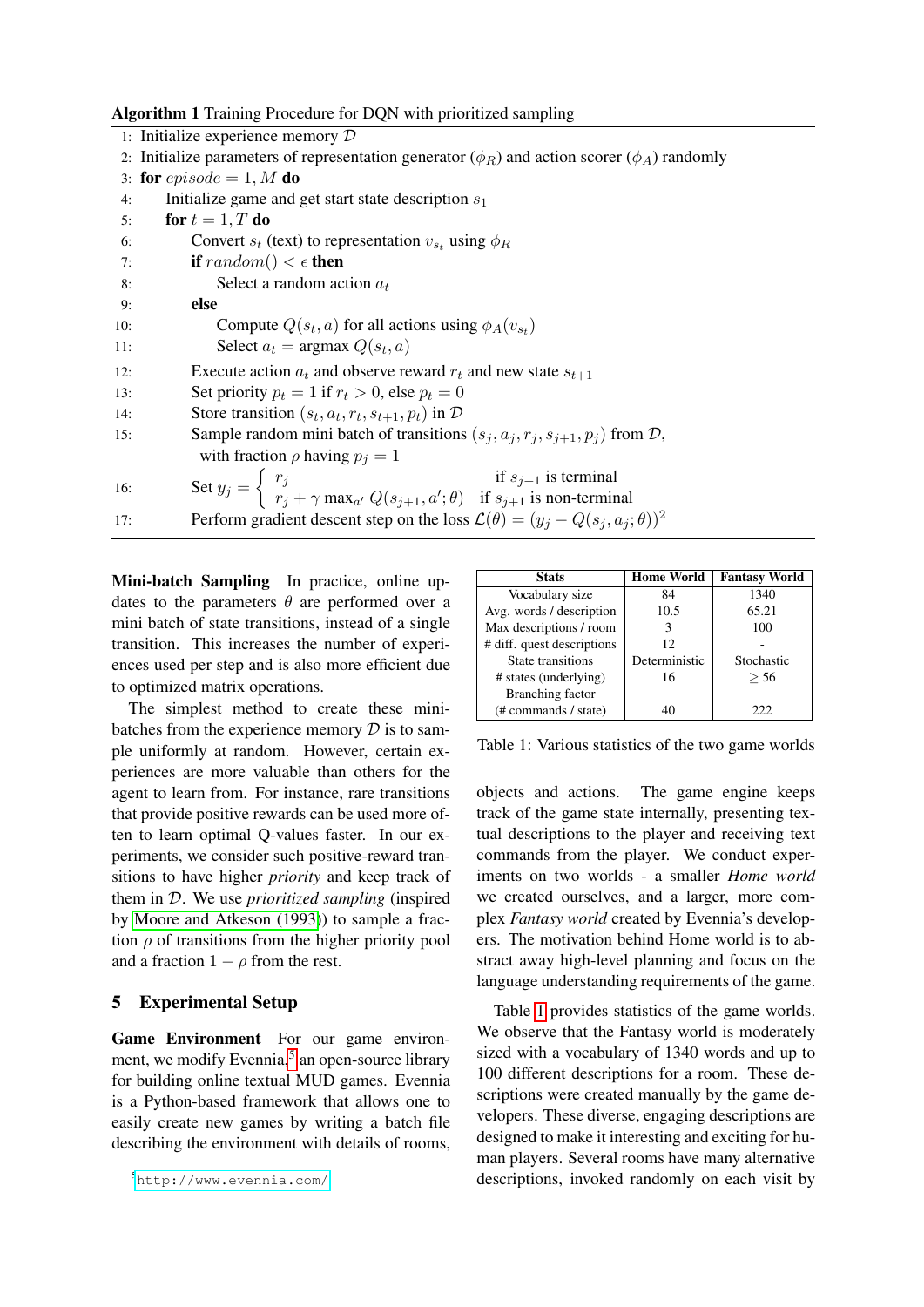the player.

Comparatively, the Home world is smaller: it has a very restricted vocabulary of 84 words and the room descriptions are relatively structured. However, both the room descriptions (which are also varied and randomly provided to the agent) and the quest descriptions were adversarially created with negation and conjunction of facts to force an agent to actually understand the state in order to play well. Therefore, this domain provides an interesting challenge for language understanding.

In both worlds, the agent receives a positive reward on completing a quest, and negative rewards for getting into bad situations like falling off a bridge, or losing a battle. We also add small deterministic negative rewards for each nonterminating step. This incentivizes the agent to learn policies that solve quests in fewer steps. The supplementary material has details on the reward structure.

Home World We created *Home world* to mimic the environment of a typical house.<sup>[6](#page-5-0)</sup> The world consists of four rooms - a living room, a bedroom, a kitchen and a garden with connecting pathways. Every room is reachable from every other room. Each room contains a representative object that the agent can interact with. For instance, the kitchen has an *apple* that the player can *eat*. Transitions between the rooms are deterministic. At the start of each game episode, the player is placed in a random room and provided with a randomly selected quest. The text provided to the player contains both the description of her current state and that of the quest. Thus, the player can begin in one of 16 different states (4 rooms  $\times$  4 quests), which adds to the world's complexity.

An example of a quest given to the player in text is *Not you are sleepy now but you are hungry now*. To complete this quest and obtain a reward, the player has to navigate through the house to reach the kitchen and eat the apple (i.e type in the command *eat apple*). More importantly, the player should interpret that the quest does not require her to take a nap in the bedroom. We created such misguiding quests to make it hard for agents to succeed without having an adequate level of language understanding.

<span id="page-5-0"></span><sup>6</sup>An illustration is provided in the supplementary material.

Fantasy World The Fantasy world is considerably more complex and involves quests such as navigating through a broken bridge or finding the secret tomb of an ancient hero. This game also has stochastic transitions in addition to varying state descriptions provided to the player. For instance, there is a possibility of the player falling from the bridge if she lingers too long on it.

Due to the large command space in this game,<sup>[7](#page-5-1)</sup> we make use of cues provided by the game itself to narrow down the set of possible objects to consider in each state. For instance, in the MUD example in Figure 1, the game provides a list of possible exits. If the game does not provide such clues for the current state, we consider all objects in the game.

Evaluation We use two metrics for measuring an agent's performance: (1) the cumulative reward obtained per episode averaged over the episodes and (2) the fraction of quests completed by the agent. The evaluation procedure is as follows. In each epoch, we first train the agent on  $M$  episodes of  $T$  steps each. At the end of this training, we have a testing phase of running M episodes of the game for T steps. We use  $M = 50, T = 20$  for the Home world and  $M = 20, T = 250$  for the Fantasy world. For all evaluation episodes, we run the agent following an  $\epsilon$ -greedy policy with  $\epsilon = 0.05$ , which makes the agent choose the best action according to its Q-values 95% of the time. We report the agent's performance at each epoch.

Baselines We compare our LSTM-DQN model with three baselines. The first is a *Random* agent that chooses both actions and objects uniformly at random from all available choices.<sup>[8](#page-5-2)</sup> The other two are BOW-DQN and BI-DQN, which use a bagof-words and a bag-of-bigrams representation of the text, respectively, as input to the DQN action scorer. These baselines serve to illustrate the importance of having a good representation layer for the task.

**Settings** For our DQN models, we used  $\mathcal{D}$  = 100000,  $\gamma = 0.5$ . We use a learning rate of 0.0005 for RMSprop. We anneal the  $\epsilon$  for  $\epsilon$ -greedy from 1 to 0.2 over 100000 transitions. A mini-batch gradient update is performed every 4 steps of the gameplay. We roll out the LSTM (over words) for

<span id="page-5-1"></span><sup>&</sup>lt;sup>7</sup>We consider 222 possible command combinations of 6 actions and 37 object arguments.

<span id="page-5-2"></span><sup>&</sup>lt;sup>8</sup>In the case of the Fantasy world, the object choices are narrowed down using game clues as described earlier.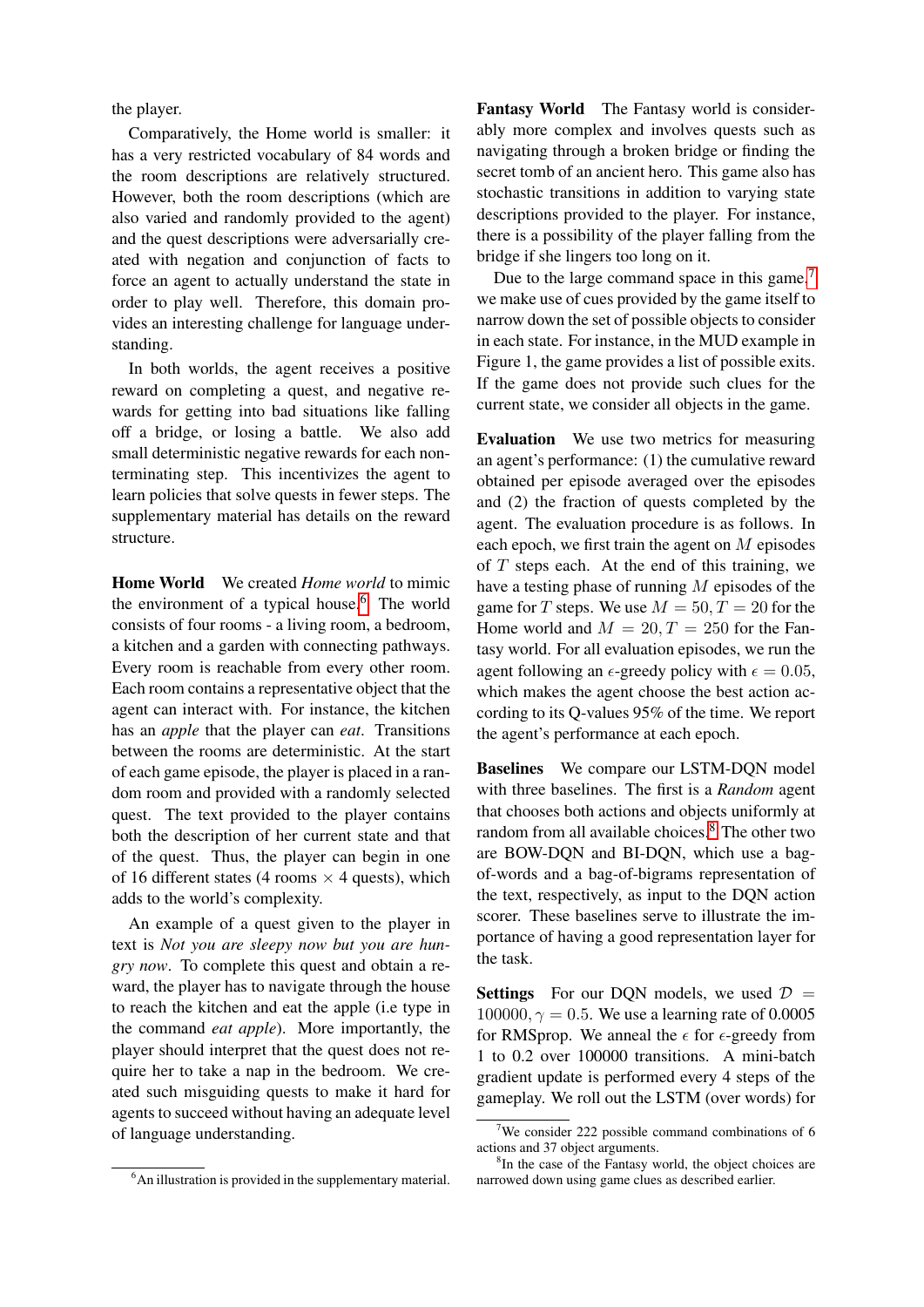<span id="page-6-1"></span>

Figure 3: Left: Graphs showing the evolution of average reward and quest completion rate for BOW-DQN, LSTM-DQN and a Random baseline on the Home world (top) and Fantasy world (bottom). Note that the reward is shown in log scale for the Fantasy world. Right: Graphs showing effects of transfer learning and prioritized sampling on the Home world.

a maximum of 30 steps on the Home world and for 100 steps on the Fantasy world. For the prioritized sampling, we used  $\rho = 0.25$  for both worlds. We employed a mini-batch size of 64 and word embedding size  $d = 20$  in all experiments.

### <span id="page-6-0"></span>6 Results

Home World Figure [3](#page-6-1) illustrates the performance of LSTM-DQN compared to the baselines. We can observe that the Random baseline performs quite poorly, completing only around 10% of quests on average<sup>[9](#page-6-2)</sup> obtaining a low reward of around −1.58. The BOW-DQN model performs significantly better and is able to complete around 46% of the quests, with an average reward of 0.20. The improvement in reward is due to both greater quest success rate and a lower rate of issuing invalid commands (e.g. *eat apple* would be invalid in the bedroom since there is no apple). We notice that both the reward and quest completion graphs of this model are volatile. This is because the model fails to pick out differences between quests like *Not you are hungry now but you are sleepy now* and *Not you are sleepy now but you* *are hungry now*. The BI-DQN model suffers from the same issue although it performs slightly better than BOW-DQN by completing 48% of quests. In contrast, the LSTM-DQN model does not suffer from this issue and is able to complete 100% of the quests after around 50 epochs of training, achieving close to the optimal reward possible. $10$ This demonstrates that having an expressive representation for text is crucial to understanding the game states and choosing intelligent actions.

In addition, we also investigated the impact of using a deep neural network for modeling the action scorer  $\phi_A$ . Figure [4](#page-7-0) illustrates the performance of the BOW-DQN and BI-DQN models along with their simpler versions BOW-LIN and BI-LIN, which use a single linear layer for  $\phi_A$ . It can be seen that the DQN models clearly achieve better performance than their linear counterparts, which points to them modeling the control policy better.

Fantasy World We evaluate all the models on the Fantasy world in the same manner as before and report reward, quest completion rates and Q-

<span id="page-6-2"></span><sup>&</sup>lt;sup>9</sup> Averaged over the last 10 epochs.

<span id="page-6-3"></span><sup>&</sup>lt;sup>10</sup>Note that since each step incurs a penalty of  $-0.01$ , the best reward (on average) a player can get is around 0.98.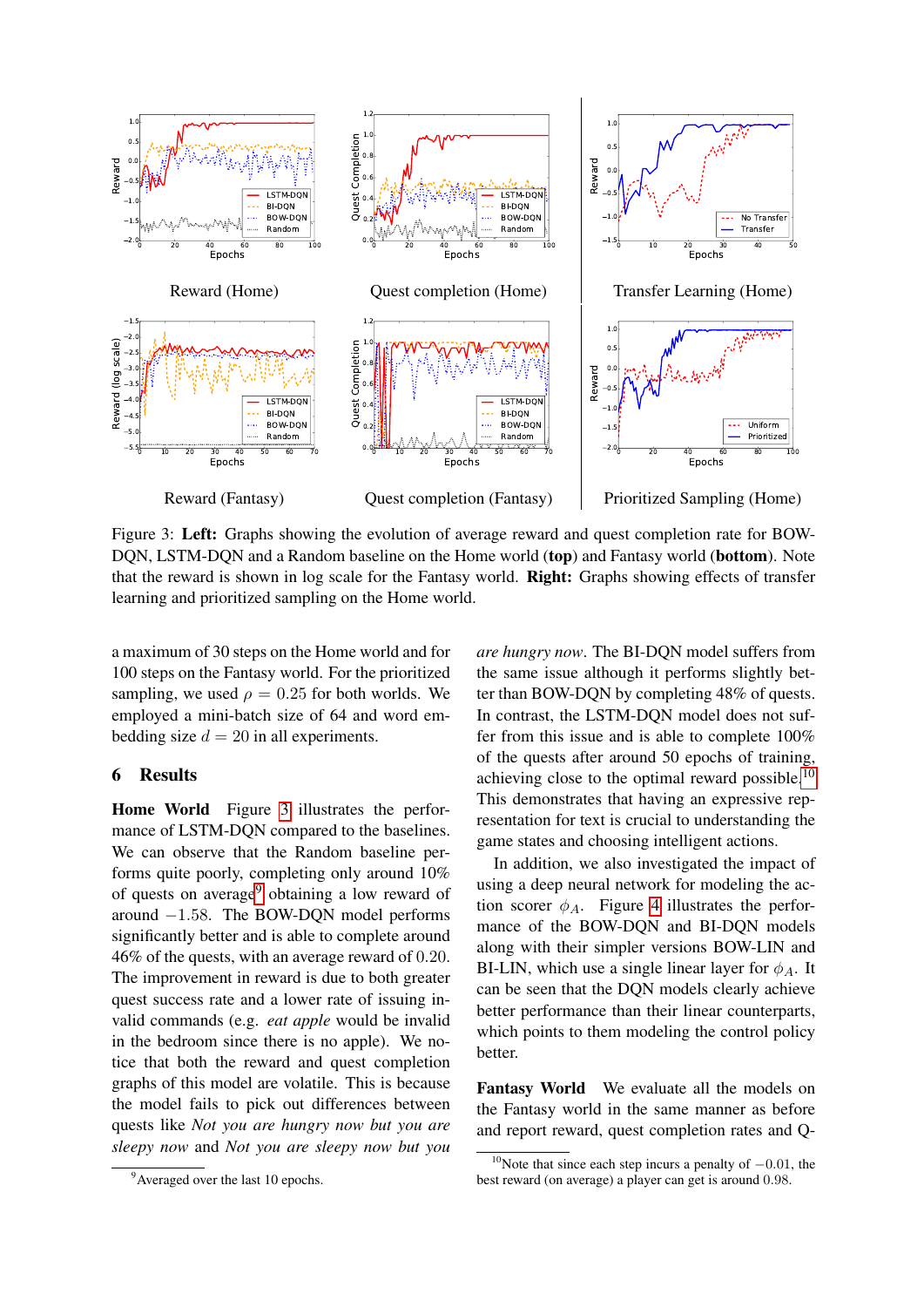<span id="page-7-0"></span>

Figure 4: Quest completion rates of DQN vs. Linear models on Home world.

values. The quest we evaluate on involves crossing the broken bridge (which takes a minimum of five steps), with the possibility of falling off at random (a 5% chance) when the player is on the bridge. The game has an additional quest of reaching a secret tomb. However, this is a complex quest that requires the player to memorize game events and perform high-level planning which are beyond the scope of this current work. Therefore, we focus only on the first quest.

From Figure [3](#page-6-1) (bottom), we can see that the Random baseline does poorly in terms of both av-erage per-episode reward<sup>[11](#page-7-1)</sup> and quest completion rates. BOW-DQN converges to a much higher average reward of −12.68 and achieves around 82% quest completion. Again, the BOW-DQN is often confused by varying (10 different) descriptions of the portions of the bridge, which reflects in its erratic performance on the quest. The BI-DQN performs very well on quest completion by finishing 97% of quests. However, this model tends to find sub-optimal solutions and gets an average reward of −26.68, even worse than BOW-DQN. One reason for this is the negative rewards the agent obtains after falling off the bridge. The LSTM-DQN model again performs best, achieving an average reward of −11.33 and completing 96% of quests on average. Though this world does not contain descriptions adversarial to BOW-DQN or BI-DQN, the LSTM-DQN obtains higher average reward by completing the quest in fewer steps and showing more resilience to variations in the state descriptions.

Transfer Learning We would like the representations learnt by  $\phi_R$  to be generic enough and

<span id="page-7-3"></span>

Figure 5: t-SNE visualization of the word embeddings (except stopwords) after training on Home world. The embedding values are initialized randomly.

*transferable* to new game worlds. To test this, we created a second Home world with the same rooms, but a completely different map, changing the locations of the rooms and the pathways between them. The main differentiating factor of this world from the original home world lies in the high-level planning required to complete quests.

We initialized the LSTM part of an LSTM-DQN agent with parameters  $\theta_R$  learnt from the original home world and trained it on the new world.<sup>[12](#page-7-2)</sup> Figure [3](#page-6-1) (top right) demonstrates that the agent with transferred parameters is able to learn quicker than an agent starting from scratch initialized with random parameters (*No Transfer*), reaching the optimal policy almost 20 epochs earlier. This indicates that these simulated worlds can be used to learn good representations for language that transfer across worlds.

Prioritized sampling We also investigate the effects of different minibatch sampling procedures on the parameter learning. From Figure [3](#page-6-1) (bottom right), we observe that using prioritized sampling significantly speeds up learning, with the agent achieving the optimal policy around 50 epochs faster than using uniform sampling. This shows promise for further research into different schemes of assigning priority to transitions.

Representation Analysis We analyzed the representations learnt by the LSTM-DQN model on the Home world. Figure [5](#page-7-3) shows a visualization

<span id="page-7-1"></span> $11$ Note that the rewards graph is in log scale.

<span id="page-7-2"></span><sup>&</sup>lt;sup>12</sup>The parameters for the Action Scorer ( $\theta_A$ ) are initialized randomly.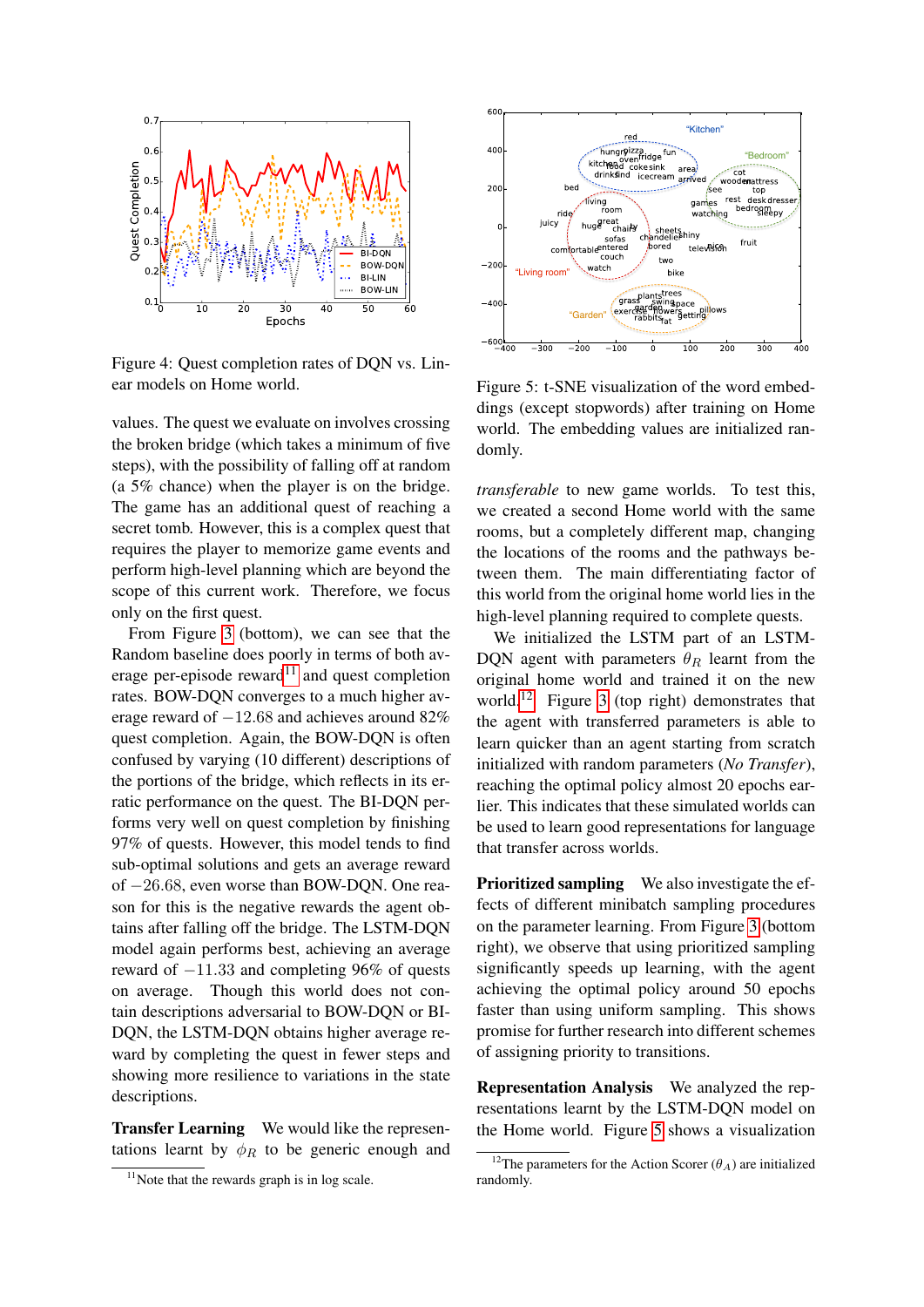<span id="page-8-5"></span>

| <b>Description</b>                                            | <b>Nearest neighbor</b>                                           |  |
|---------------------------------------------------------------|-------------------------------------------------------------------|--|
| You are halfways out on the unstable bridge. From the castle  | The bridge slopes precariously where it extends westwards to-     |  |
| you hear a distant howling sound, like that of a large dog or | wards the lowest point - the center point of the hang bridge. You |  |
| other beast.                                                  | clasp the ropes firmly as the bridge sways and creaks under you.  |  |
| The ruins opens up to the sky in a small open area, lined by  | The old gate house is near collapse.  East the gate house leads   |  |
| columns.  To the west is the gatehouse and entrance to the    | out to a small open area surrounded by the remains of the cas-    |  |
| castle, whereas southwards the columns make way for a wide    | tle. There is also a standing archway offering passage to a path  |  |
| open courtyard.                                               | along the old southern inner wall.                                |  |

Table 2: Sample descriptions from the Fantasy world and their nearest neighbors (NN) according to their vector representations from the LSTM representation generator. The NNs are often descriptions of the same or similar (nearby) states in the game.

of learnt word embeddings, reduced to two dimensions using t-SNE [\(Van der Maaten and Hin](#page-10-3)[ton, 2008\)](#page-10-3). All the vectors were initialized randomly before training. We can see that semantically similar words appear close together to form coherent subspaces. In fact, we observe four different subspaces, each for one type of room along with its corresponding object(s) and quest words. For instance, food items like *pizza* and rooms like *kitchen* are very close to the word *hungry* which appears in a quest description. This shows that the agent learns to form meaningful associations between the semantics of the quest and the environment. Table [2](#page-8-5) shows some examples of descriptions from Fantasy world and their nearest neighbors using cosine similarity between their corresponding vector representations produced by LSTM-DQN. The model is able to correlate descriptions of the same (or similar) underlying states and project them onto nearby points in the representation subspace.

## 7 Conclusions

We address the task of end-to-end learning of control policies for text-based games. In these games, all interactions in the virtual world are through text and the underlying state is not observed. The resulting language variability makes such environments challenging for automatic game players. We employ a deep reinforcement learning framework to jointly learn state representations and action policies using game rewards as feedback. This framework enables us to map text descriptions into vector representations that capture the semantics of the game states. Our experiments demonstrate the importance of learning good representations of text in order to play these games well. Future directions include tackling high-level planning and strategy learning to improve the performance of intelligent agents.

## Acknowledgements

We are grateful to the developers of Evennia, the game framework upon which this work is based. We also thank Nate Kushman, Clement Gehring, Gustavo Goretkin, members of MIT's NLP group and the anonymous EMNLP reviewers for insightful comments and feedback. T. Kulkarni was graciously supported by the Leventhal Fellowship. We would also like to acknowledge MIT's Center for Brains, Minds and Machines (CBMM) for support.

## References

- <span id="page-8-4"></span>[Amato and Shani2010] Christopher Amato and Guy Shani. 2010. High-level reinforcement learning in strategy games. In *Proceedings of the 9th International Conference on Autonomous Agents and Multiagent Systems: Volume 1*, pages 75–82. International Foundation for Autonomous Agents and Multiagent Systems.
- <span id="page-8-0"></span>[Amir and Doyle2002] Eyal Amir and Patrick Doyle. 2002. Adventure games: A challenge for cognitive robotics. In *Proc. Int. Cognitive Robotics Workshop*, pages 148–155.
- <span id="page-8-3"></span>[Andreas and Klein2015] Jacob Andreas and Dan Klein. 2015. Alignment-based compositional semantics for instruction following. In *Proceedings of the Conference on Empirical Methods in Natural Language Processing*.
- <span id="page-8-2"></span>[Artzi and Zettlemoyer2013] Yoav Artzi and Luke Zettlemoyer. 2013. Weakly supervised learning of semantic parsers for mapping instructions to actions. *Transactions of the Association for Computational Linguistics*, 1(1):49–62.
- <span id="page-8-1"></span>[Branavan et al.2010] SRK Branavan, Luke S Zettlemoyer, and Regina Barzilay. 2010. Reading be-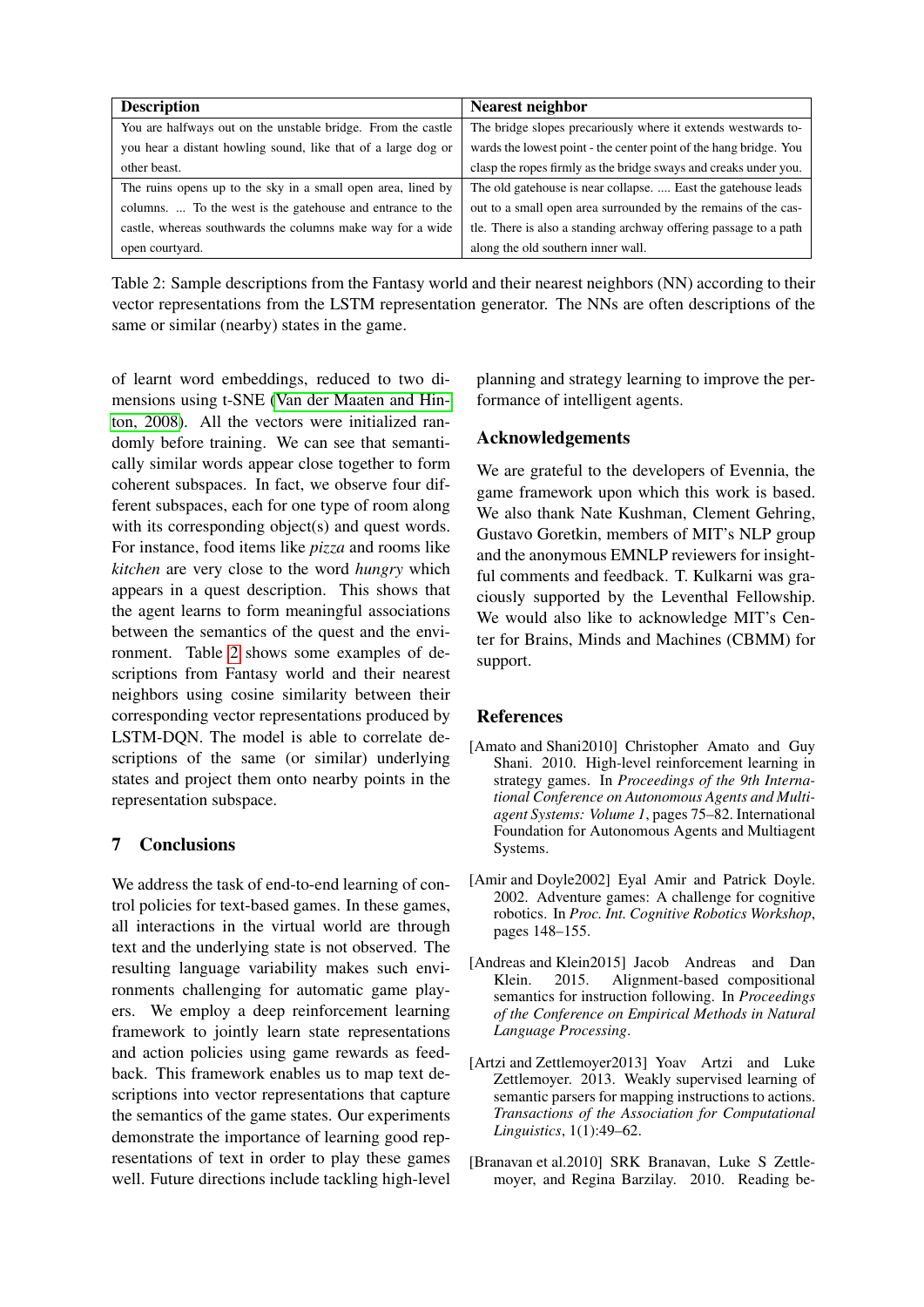tween the lines: Learning to map high-level instructions to commands. In *Proceedings of the 48th Annual Meeting of the Association for Computational Linguistics*, pages 1268–1277. Association for Computational Linguistics.

- <span id="page-9-7"></span>[Branavan et al.2011a] SRK Branavan, David Silver, and Regina Barzilay. 2011a. Learning to win by reading manuals in a monte-carlo framework. In *Proceedings of the 49th Annual Meeting of the Association for Computational Linguistics: Human Language Technologies-Volume 1*, pages 268–277. Association for Computational Linguistics.
- <span id="page-9-12"></span>[Branavan et al.2011b] SRK Branavan, David Silver, and Regina Barzilay. 2011b. Non-linear monte-carlo search in Civilization II. AAAI Press/International Joint Conferences on Artificial Intelligence.
- <span id="page-9-4"></span>[Curtis1992] Pavel Curtis. 1992. Mudding: Social phenomena in text-based virtual realities. *High noon on the electronic frontier: Conceptual issues in cyberspace*, pages 347–374.
- <span id="page-9-0"></span>[DePristo and Zubek2001] Mark A DePristo and Robert Zubek. 2001. being-in-the-world. In *Proceedings of the 2001 AAAI Spring Symposium on Artificial Intelligence and Interactive Entertainment*, pages 31–34.
- <span id="page-9-6"></span>[Eisenstein et al.2009] Jacob Eisenstein, James Clarke, Dan Goldwasser, and Dan Roth. 2009. Reading to learn: Constructing features from semantic abstracts. In *Proceedings of the Conference on Empirical Methods in Natural Language Processing*, pages 958–967, Singapore, August. Association for Computational Linguistics.
- <span id="page-9-8"></span>[Gorniak and Roy2005] Peter Gorniak and Deb Roy. 2005. Speaking with your sidekick: Understanding situated speech in computer role playing games. In R. Michael Young and John E. Laird, editors, *Proceedings of the First Artificial Intelligence and Interactive Digital Entertainment Conference, June 1-5, 2005, Marina del Rey, California, USA*, pages 57– 62. AAAI Press.
- <span id="page-9-3"></span>[Hochreiter and Schmidhuber1997] Sepp Hochreiter and Jürgen Schmidhuber. 1997. Long short-term memory. *Neural computation*, 9(8):1735–1780.
- <span id="page-9-5"></span>[Kollar et al.2010] Thomas Kollar, Stefanie Tellex, Deb Roy, and Nicholas Roy. 2010. Toward understanding natural language directions. In *Human-Robot Interaction (HRI), 2010 5th ACM/IEEE International Conference on*, pages 259–266. IEEE.
- <span id="page-9-9"></span>[Koutník et al.2013] Jan Koutník, Giuseppe Cuccu, Jürgen Schmidhuber, and Faustino Gomez. 2013. Evolving large-scale neural networks for visionbased reinforcement learning. In *Proceedings of the 15th annual conference on Genetic and evolutionary computation*, pages 1061–1068. ACM.
- <span id="page-9-2"></span>[Kushman et al.2014] Nate Kushman, Yoav Artzi, Luke Zettlemoyer, and Regina Barzilay. 2014. Learning to automatically solve algebra word problems. *ACL (1)*, pages 271–281.
- <span id="page-9-1"></span>[Matuszek et al.2013] Cynthia Matuszek, Evan Herbst, Luke Zettlemoyer, and Dieter Fox. 2013. Learning to parse natural language commands to a robot control system. In *Experimental Robotics*, pages 403– 415. Springer.
- <span id="page-9-17"></span>[Mikolov et al.2013] Tomas Mikolov, Kai Chen, Greg Corrado, and Jeffrey Dean. 2013. Efficient estimation of word representations in vector space. *arXiv preprint arXiv:1301.3781*.
- <span id="page-9-10"></span>[Mnih et al.2015] Volodymyr Mnih, Koray Kavukcuoglu, David Silver, Andrei A. Rusu, Joel Veness, Marc G. Bellemare, Alex Graves, Martin Riedmiller, Andreas K. Fidjeland, Georg Ostrovski, Stig Petersen, Charles Beattie, Amir Sadik, Ioannis Antonoglou, Helen King, Dharshan Kumaran, Daan Wierstra, Shane Legg, and Demis Hassabis. 2015. Human-level control through deep reinforcement learning. *Nature*, 518(7540):529–533, 02.
- <span id="page-9-19"></span>[Moore and Atkeson1993] Andrew W Moore and Christopher G Atkeson. 1993. Prioritized sweeping: Reinforcement learning with less data and less time. *Machine Learning*, 13(1):103–130.
- <span id="page-9-18"></span>[Pennington et al.2014] Jeffrey Pennington, Richard Socher, and Christopher D Manning. 2014. Glove: Global vectors for word representation. *Proceedings of the Empiricial Methods in Natural Language Processing (EMNLP 2014)*, 12.
- <span id="page-9-11"></span>[Silver et al.2007] David Silver, Richard S Sutton, and Martin Müller. 2007. Reinforcement learning of local shape in the game of go. In *IJCAI*, volume 7, pages 1053–1058.
- <span id="page-9-15"></span>[Sutskever et al.2014] Ilya Sutskever, Oriol Vinyals, and Quoc VV Le. 2014. Sequence to sequence learning with neural networks. In *Advances in Neural Information Processing Systems*, pages 3104– 3112.
- <span id="page-9-14"></span>[Sutton and Barto1998] Richard S Sutton and Andrew G Barto. 1998. *Introduction to reinforcement learning*. MIT Press.
- <span id="page-9-13"></span>[Szita2012] István Szita. 2012. Reinforcement learning in games. In *Reinforcement Learning*, pages 539–577. Springer.
- <span id="page-9-16"></span>[Tai et al.2015] Kai Sheng Tai, Richard Socher, and Christopher D. Manning. 2015. Improved semantic representations from tree-structured long short-term memory networks. In *Proceedings of the 53rd Annual Meeting of the Association for Computational Linguistics and the 7th International Joint Conference on Natural Language Processing (Volume 1: Long Papers)*, pages 1556–1566, Beijing, China, July. Association for Computational Linguistics.